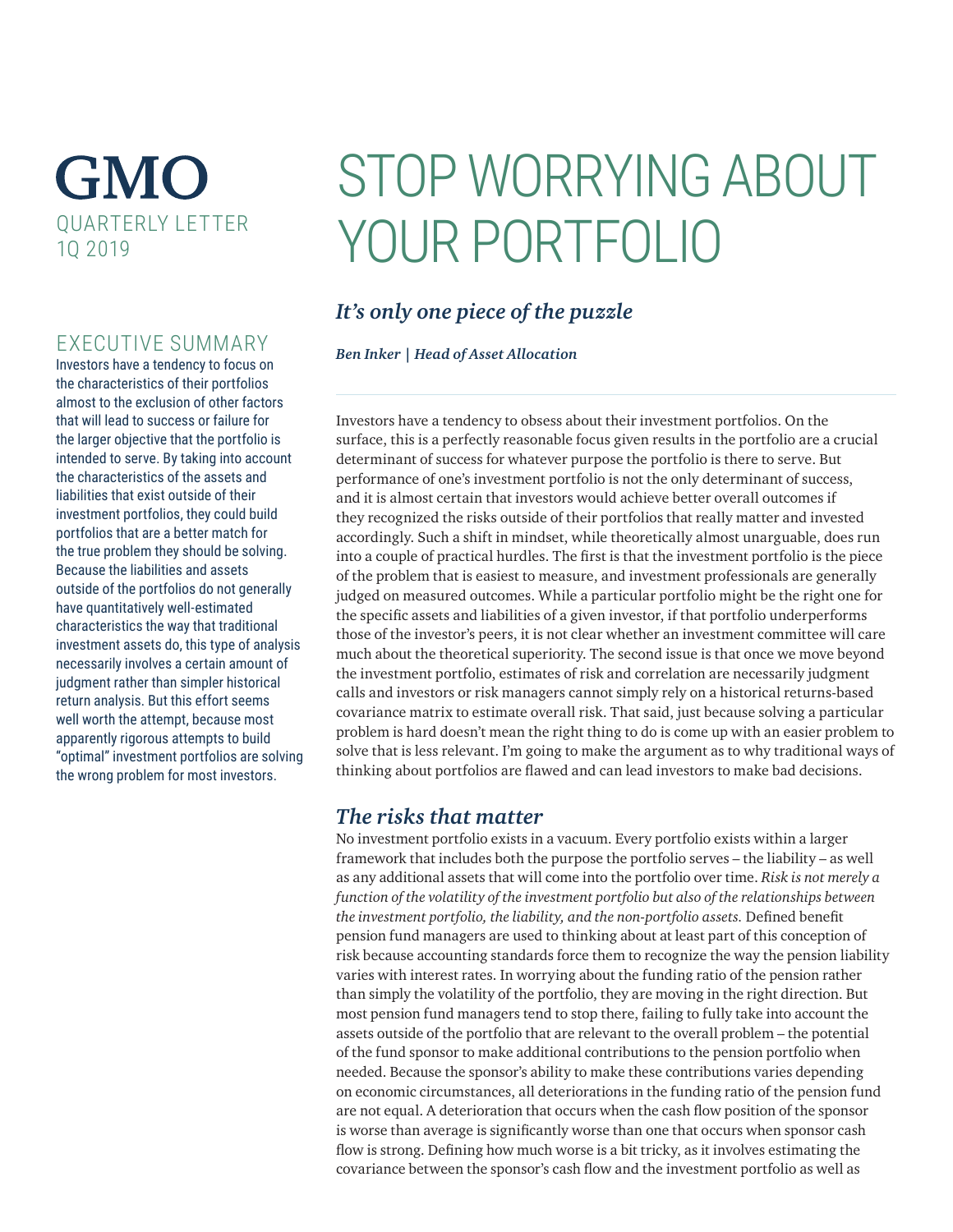coming up with some estimate of the amount of disutility that stems from having to top up the pension fund at a time of stress. But the fact that it is tricky to estimate the parameters of the true problem doesn't mean that ignoring it is the right answer. And the difference between looking at the true problem and an oversimplified version can be a big deal, which I hope to demonstrate with a few examples. I'm going to be using mean variance optimization (MVO) for my examples, because it's a widely used tool and most professional investors are familiar with it. But the basic concepts in no way depend on MVO, or indeed quantitative portfolio construction methods in general, to be relevant.

#### *Non-portfolio assets matter for retirement savings*

One place where incorporating the existence of assets outside of the portfolio has important implications is in what I will call the retirement problem. For our purposes here, I am going to assume that workers need to accumulate 10 times their final salary at retirement, that they save 10% of their income every year that they are working, and that as a base case, their salary will grow at 1% real per year throughout their working life. Their investment portfolios consist of stocks and bonds. I am going to assume that in a bad economic event there is a negative shock to both the returns to stocks and the income of the workers. It is this last piece that requires looking beyond the retirement portfolio itself in estimating true risk, and my goal is to show the implication of ignoring this covariance in building a retirement portfolio and why it is suboptimal. Exhibit 1 shows three different glide paths for three people saving for retirement – a teacher, a manufacturing employee, and a financial services employee.<sup>1</sup> The differences between them are driven solely by the level of covariance<sup>2</sup> assumed between employment income and the returns to stocks and bonds.



## EXHIBIT 1: STOCKS AS PERCENT OF RETIREMENT PORTFOLIO

#### Source: GMO

These are intended more as caricatures of worker types whose labor incomes have meaningfully differing sensitivities to economic conditions.

2

1

The covariance is a measure of the joint variability of the assets, and you can think of it as being a function of both the volatility of the assets and their correlation. 3

Because at retirement there is no more human capital, the covariance between human capital and stock and bond returns becomes irrelevant.

All of these investors have the same level of risk aversion, which explains why at retirement (here assumed to be 65 years old) they have the same portfolio allocation to stocks.<sup>3</sup> But depending on the assumption we make on the correlation between stock market returns and each saver's labor income and the volatility of that labor income,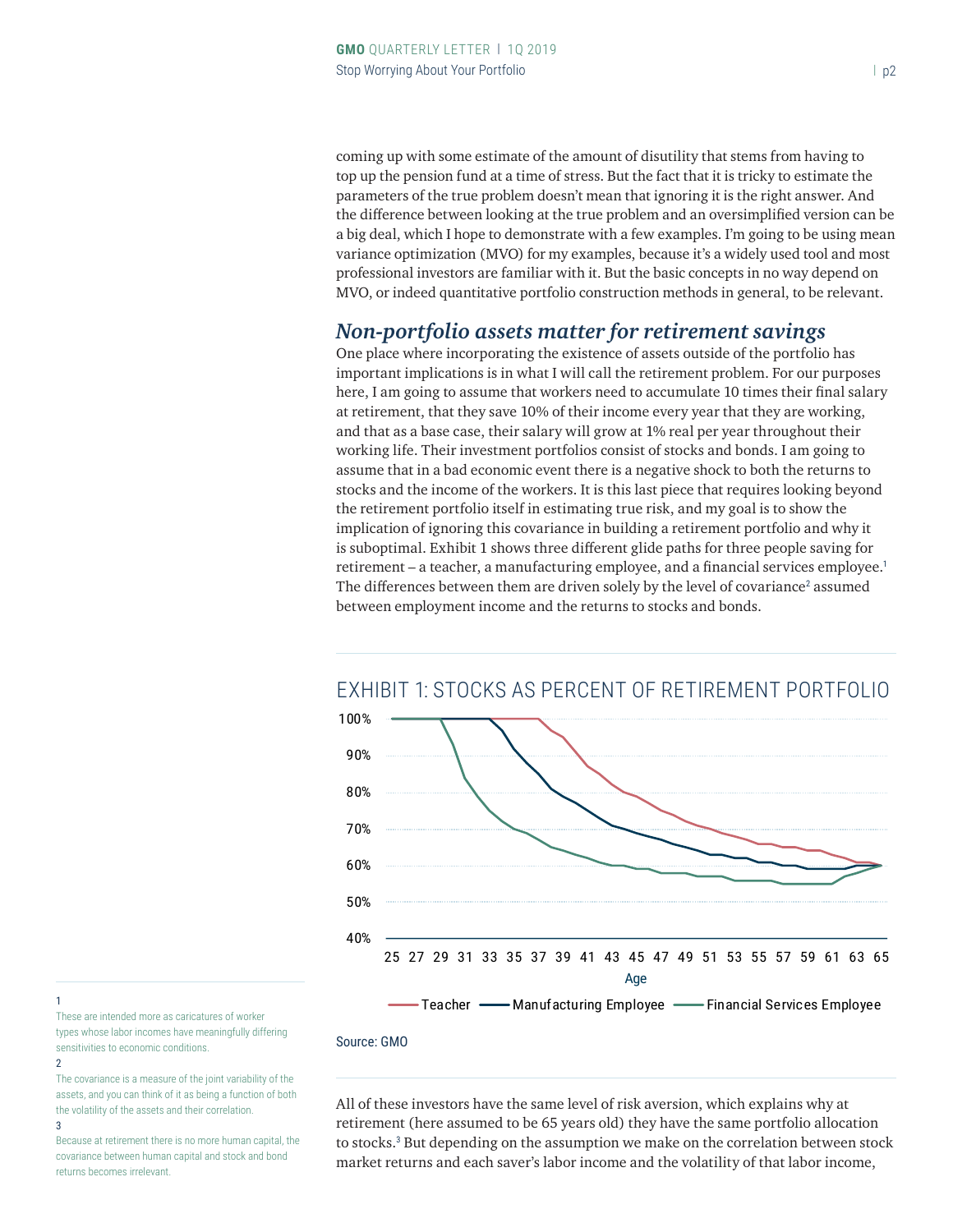the ideal portfolio moves around a good deal. If we assume a strong covariance between labor income and stock returns, such as might be the case for a worker in the financial services industry, we get the interesting result that workers in their 40s or older should have less in stocks than they should at retirement. While this runs counter to the standard advice and most traditional retirement glide paths, it does make plenty of sense when you think about how a depression impacts someone who is relatively close to retirement versus someone who has already retired.

For someone who has retired, there is nothing particularly special about a depression. It would certainly cause losses in his investment portfolio, but anything that caused similar losses would be similarly painful. For someone who was five years from retirement, however, a depression would be far worse than other negative portfolio events. A depression would have somewhere between a meaningful negative impact and a profound negative impact on that person's expected future labor income. Under the best circumstances, where the person stays employed continuously over the full five-year period, it is almost certainly the case that his income will be at least mildly lower than it would have been in the absence of the depression. But the likelihood of that person winding up unemployed for some or perhaps all of the next five years has to be considered material. For the purpose of building the glide paths above, I made assumptions of savings relative to baseline over a five-year period in the event of a depression; those assumptions can be seen in Table 1.

|                                                | Savings as<br><b>Percent of Baseline</b> | <b>Teacher</b> | <b>Manufacturing</b><br>Employee | <b>Financial</b><br><b>Services</b><br>Employee |
|------------------------------------------------|------------------------------------------|----------------|----------------------------------|-------------------------------------------------|
| Unemployed for Full Period                     | $-200%$                                  | 0%             | 7.5%                             | 12.5%                                           |
| Unemployed Half the Time                       | 0%                                       | 0%             | 15.0%                            | 17.5%                                           |
| <b>Meaningful Cut to Wages</b>                 | 75%                                      | 0%             | 27.5%                            | 30.0%                                           |
| Slight Cut to Wages                            | 95%                                      | 0%             | 50.0%                            | 40.0%                                           |
| No Impact on Wages                             | 100%                                     | 100%           | 0.0%                             | 0.0%                                            |
| <b>Expected Savings as Percent of Baseline</b> |                                          | 100%           | 53.0%                            | 36.0%                                           |

## TABLE 1: ESTIMATED IMPACT OF DEPRESSION EVENT ON EXPECTED 5-YEAR SAVINGS

Source: GMO

The teacher case is the simple one. I assumed that a depression would have no impact on expected savings over the following five years. This is effectively what a standard optimization does.<sup>4</sup> It is almost certainly an implausible assumption. Even in industries that are considered uncorrelated to the economy, such as education and health care, many more jobs are lost in bad economic times than in good ones. But it does show the extreme case of unvarying labor income, so it seemed a worthwhile example anyway. In the manufacturing employee case, the scenarios are more complex. I assumed a 50% probability that income takes a small hit of 5%, which reduces savings by a similar amount. I assumed a 27.5% probability of a more meaningful cut to income, which would cause the worker to only be able to save 75% of baseline expectations. I assumed a 15% probability that the worker would wind up out of work for about half of the five-year period, and net retirement savings would be zero over the period. Finally, I

4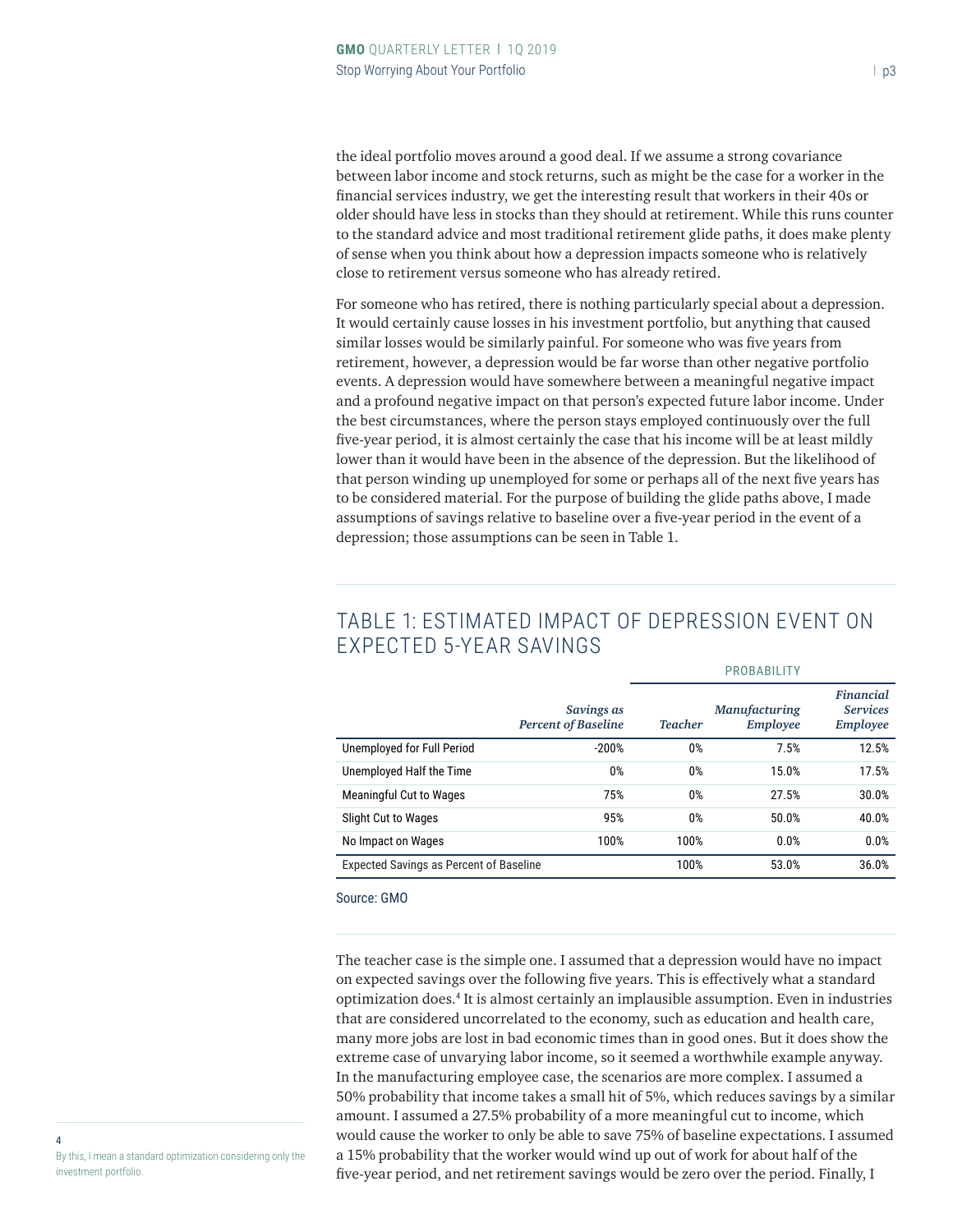put a 7.5% probability on the worker losing his job for the whole period and effectively being forced to retire early, which would mean that instead of saving 10% of that baseline salary each year, he would be forced to withdraw 20% of baseline salary from his retirement account to make ends meet. For the financial services sector worker, I increased the probabilities of the most negative scenarios. The particular probabilities and scenarios I used are admittedly arbitrary, but they aren't obviously silly. And they hopefully bring home the point that the relationship between your retirement portfolio and your labor income can have a meaningful impact on the portfolio you should hold.

The other question is how important a depression event is to the covariance matrix. This seems like a hard problem, but I was able to take a short cut to make it much easier. It is not directly the covariance matrix that matters, but the combination of the covariance matrix and risk aversion. I built a covariance matrix based on the three events we generally use for long-only portfolios – depression, unanticipated inflation, and a liquidity shock. Those are the events that will cause a big enough loss in your portfolio to really matter, so to our minds, those are the events that your risk model should focus on. I then came up with a risk aversion level that resulted in a reasonable answer to the simplest problem – how much equity should you hold at retirement. Everything else flowed naturally from setting up the right problem – recognizing the existence of human capital properly and coming up with a set of covariances in the depression event.<sup>5</sup> I didn't have to tell the optimization about changing risk aversion given a shrinking time horizon, or make assumptions about the impact of mean reversion on long-term equity risk.<sup>6</sup> Simply by setting up to solve the actual problem rather than an oversimplified one that missed important aspects of risk, I was able to get reasonable solutions without having to build in the added complexities generally used to generate retirement glide paths.

#### *Non-portfolio assets matter for sovereign wealth funds*

Other types of investors may be trying to solve different problems, but they still can benefit from solving the whole problem instead of just a piece of it. Let's take the example of two different sovereign wealth funds. In the first case, let's assume that the portfolio is funded by commodity revenues and is intended to cushion the country's economy for a time in the future when the commodities run out. In the second case, let's assume that the portfolio is funded by a current account surplus stemming from manufactured goods trade surplus and is intended to cushion the economy for a time in the future when an aging population will reduce savings rates and output. In both cases the liability is similar to the retirement problem – replacement of future income funded by savings for a period of time up until then. *But the nature of the non-portfolio asset is meaningfully different in the two cases and should lead to different portfolios.*

For the commodity-driven wealth fund, the outside asset has three notable features that mean incorporating it into the portfolio construction problem will have a real impact. First, like human capital in the case of the retirement problem, the commodity-linked inflows should be expected to have significant downside sensitivity to a depression event. The revenues of commodity producers have a strong cyclical component given that *both* prices and volumes are impacted by the economy. Second, unlike human capital, there is a reasonable possibility that in an unexpected inflation event, cash flow will improve in real terms. This is not a certainty, but rising real commodity prices are one of the plausible drivers of an unexpected inflation in the first place, and in that circumstance, cash flow into the portfolio would improve. Third, the existence of the commodity-linked asset creates another downside scenario that would matter for this investor even though it would not be an important event for most other investors. A scenario in which real commodity prices fall without a corresponding

#### 5

I assumed that neither unexpected inflation nor a liquidity shock had an impact on expected savings from wage income.

#### 6

Time horizon and mean reversion are meaningful issues, and the portfolio for a 65-year-old and an 85-year-old, for example, should generally be different. But part of the reason why the managers of the "glide paths" for retirement portfolios rely on time horizon to justify their shifting portfolios is because they don't have a way of directly considering human capital in building those portfolios.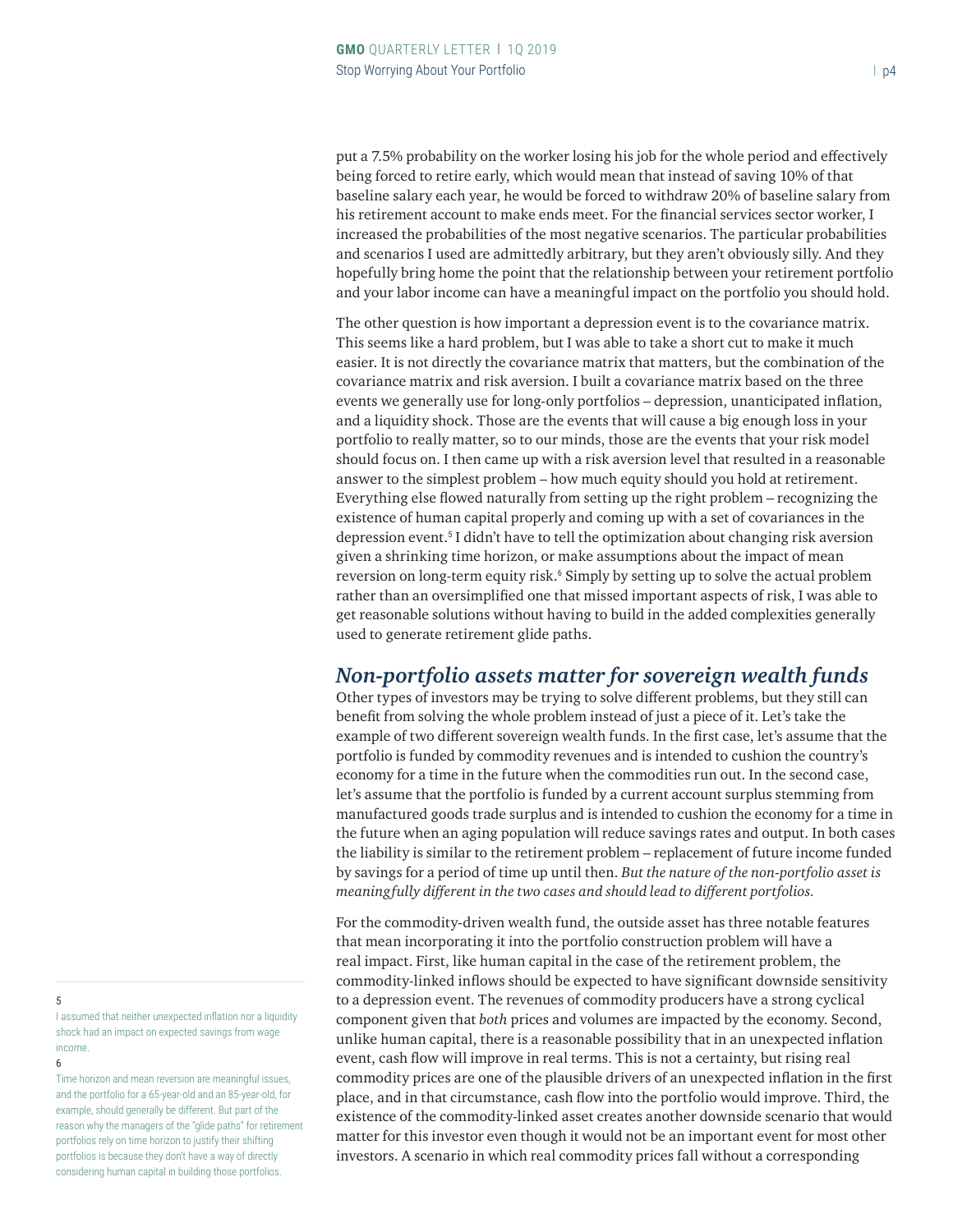economic downturn matters for the country, even though it would not be expected to have a material impact on the pure investment portfolio.

For the portfolio funded out of manufactured goods current account surpluses, the risks to the cash flows are quite different. A depression would probably improve the current account situation as imports tend to fall by more than exports in economic downturns.<sup>7</sup> As long as the true purpose of the portfolio is about replacing a future income loss driven by demographic shifts and not generally cushioning the economy in the event of cyclical downturns, this means this cash flow might actually be better in a depression event. On the other hand, a commodity price boom would hurt the current account position of a resource-light, manufacturing-heavy economy, making this event a negative for this investor above and beyond the impact of generally rising inflation, whereas an idiosyncratic fall in commodity prices would be a benefit to the investor's current account balance.

If these two sovereign wealth funds had otherwise similar risk aversions, they should wind up with materially different portfolios due to the different nature of their nonportfolio assets, as we can see in Table 2. I have added a third fund as well, for another sovereign wealth fund whose non-portfolio asset is a fixed real cash flow regardless of economic circumstance.<sup>8</sup>

|                                      | Commodity<br>Country | Aging<br><b>Manufacturing</b><br>Country | <b>Neutral</b><br>Country |
|--------------------------------------|----------------------|------------------------------------------|---------------------------|
| Non-commodity Equities               | 56%                  | 51%                                      | 59%                       |
| <b>Commodity Equities</b>            | 0%                   | 24%                                      | 10%                       |
| Bonds                                | 44%                  | 26%                                      | 30%                       |
| Commodity Weight in Equity Portfolio | 0%                   | 32%                                      | 15%                       |
| Equity Weight in Portfolio           | 56%                  | 74%                                      | 70%                       |

## TABLE 2: OPTIMAL PORTFOLIOS FOR SOVEREIGN WEALTH FUNDS<sup>9</sup>

## 7

This is almost certainly true for any economic event that is primarily domestic in nature – a domestic recession reduces the demand for imports without having much impact on the demand for a country's exports. For a small open economy, however, it might well be that in any global downturn, the fall in its exports will be larger than the drop in imports, particularly if the imports are of necessities such as food or energy. The historical data for the tradedominated economies in Asia is mixed on this. 8

There are a number of other assumptions I'm making in setting up the problem. Notably, I'm assuming the present value of future cash flows into the fund is equal to the fund's current value. Commodity equities and non-commodity equities are assumed to have meaningfully different expected returns in the scenarios discussed, and the "importance" of the commodity boom and bust events that are not associated with either overall inflation or depression is half as important as the depression and inflation events for the purposes of building the covariance matrix.  $\Omega$ 

Due to rounding, portfolio weights may not sum exactly to 100%.

#### Source: GMO

The most striking difference among the three portfolios is the weight in commodity equities. The commodity-backed sovereign wealth fund should have no weight in commodity equities, the neutral country winds up with a market capitalization weight in them, and the aging manufacturing country should have more than a double weight in such equities given how well commodity equities fit with that country's overall risks. But beyond commodity equities themselves, we can also see that the overall equity level is meaningfully different across the three funds. Given the economic sensitivity of cash flows into the commodity-backed fund, the overall equity weight should be a relatively low 56%. For the neutral country, 70% turns out to be the optimal weight. And for the aging manufacturer, an even more equity-heavy 74% is called for, as a depression has a bit of a silver lining for the export-driven country.

These findings are not particularly surprising, particularly to the managers of sovereign wealth funds. The Norwegian sovereign wealth fund famously announced that it would divest from oil and gas exploration companies earlier this year. While the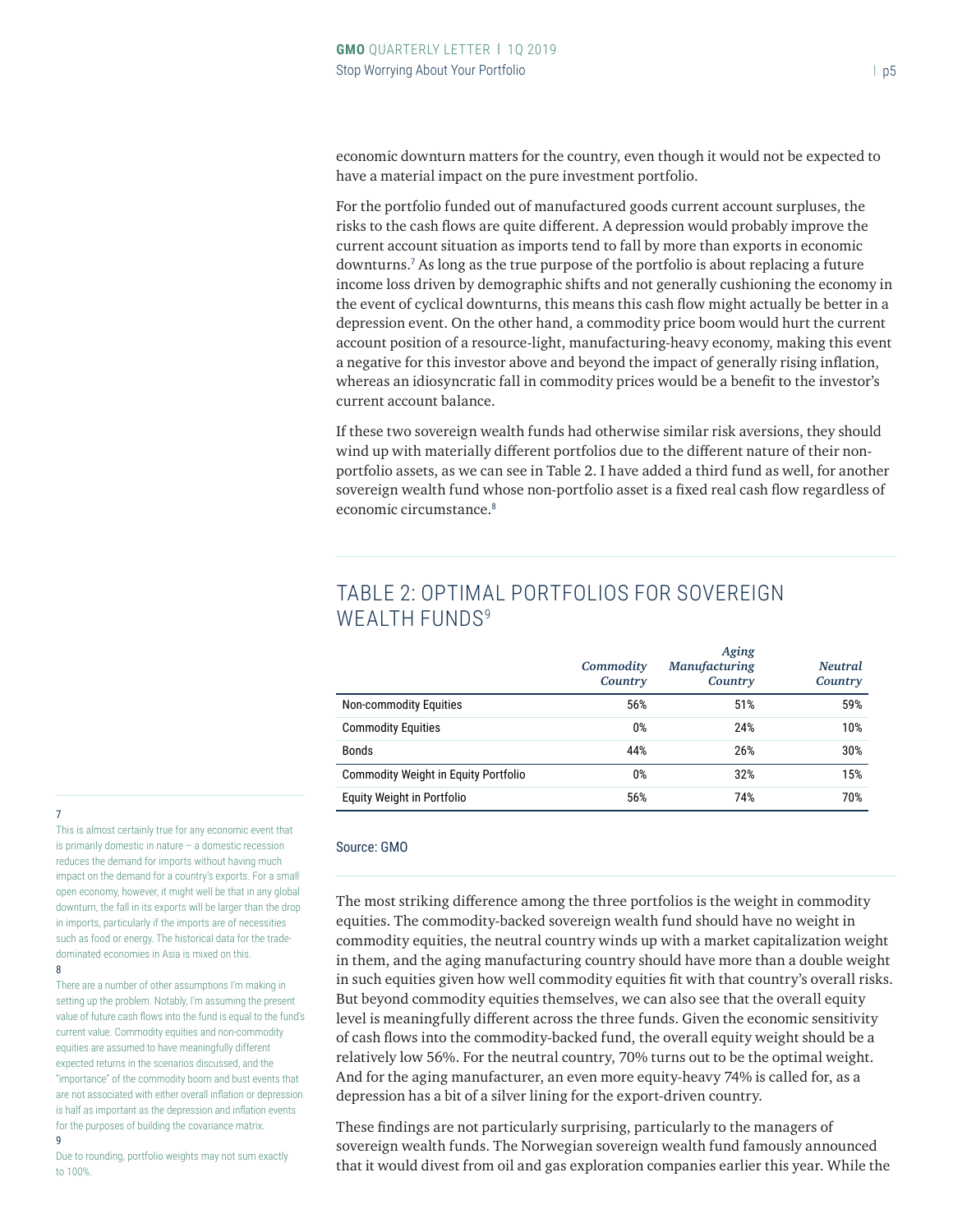above analysis suggests an oil-backed sovereign wealth fund might want to go further than Norway's recent move and remove all companies tied to oil production, my point is not to state with high conviction exactly what the right answer is. It is rather that by setting up the problem the right way in the first place, we are able to see that these three different sovereign wealth funds should have meaningfully different portfolios *even though their risk aversion is identical in all three cases.*

#### *Liabilities matter too!*

The idea that the nature of your liabilities should impact the portfolio you run will certainly not come as any surprise to the manager of a defined benefit pension fund. But other investors have a tendency to think less about the liability side of things in building their portfolios. I'm going to use an example of two different charitable foundations to look at a way in which the liability side of the equation arguably should impact portfolio decisions. Let's assume we have two identical private foundations that will not receive any future donations. We therefore do not have to concern ourselves with assets outside of the portfolio the way we did in our previous examples. But these two foundations exist for different purposes. One is dedicated to funding research to cure cancer. The other is dedicated to feeding the poor in its local community. If it is safe to assume that the need for curing cancer and the cost to do so is more or less unaffected by economic circumstance but that the need to feed the hungry grows materially in a depression, then the nature of those liabilities strongly suggests the two portfolios should have different allocations to stocks and bonds. The same risk aversion that would give the cancer-curing foundation a 75% stock/25% bond portfolio would suggest the hungeroriented foundation should have 49% in stocks and 51% in bonds.<sup>10</sup>

## *Focusing on the right risks*

Over the years, a number of economists have looked at the nature of outside assets and liabilities and their implications for investment decision making. Some of these have been quite intriguing. Brainard and Tobin wrote about how the correlation between labor incomes and the returns on domestic stocks argue for an anti-home bias in stocks for retirement portfolios.<sup>11</sup> But in what almost amounts to a bad joke about how many economists it takes to make a disagreement, Bottazzi, Pesenti, and van Wincoop a few years later wrote a paper making the exact opposite argument $12$  – that workers should have a domestic bias in the equities in their retirement portfolios! While Brainard and Tobin were looking at the sensitivity of labor incomes and stock market returns to overall economic circumstances, Bottazzi et al. were looking at another potential source of disappointing labor income, a rise in the profit share of GDP. I have to give the authors full points for prescience, given that they wrote about the potential damage to labor incomes stemming from a rising profit share in 1996, a few years before the largest sustained increase in profit share and fall in labor share in U.S. history.

Both papers' effects seem economically intuitive, but the arguments can't both be correct, at least for a given investor. So how can we determine which effect should dominate for a worker saving for retirement? One simple way is by putting both scenarios into our covariance matrix and seeing which is more meaningful from a risk perspective. Exhibit 2 shows the ideal percentage of domestic stocks for a worker with a moderate covariance between stocks and labor income by age.

#### 10

I assumed that the liability for the hunger foundation grew 20% in real terms in the event of a depression, whereas a depression had no impact on the real value of the cancercuring liability.

11

William Brainard and James Tobin, "On the Internationalization of Portfolios" Cowles Foundation Discussion Paper 991.

12

Laura Bottazzi, Paolo Pesenti, and Eric van Wincoop, "Wages, Profits and The International Portfolio Puzzle," *European Economic Review, Volume 40 Issue 2.*